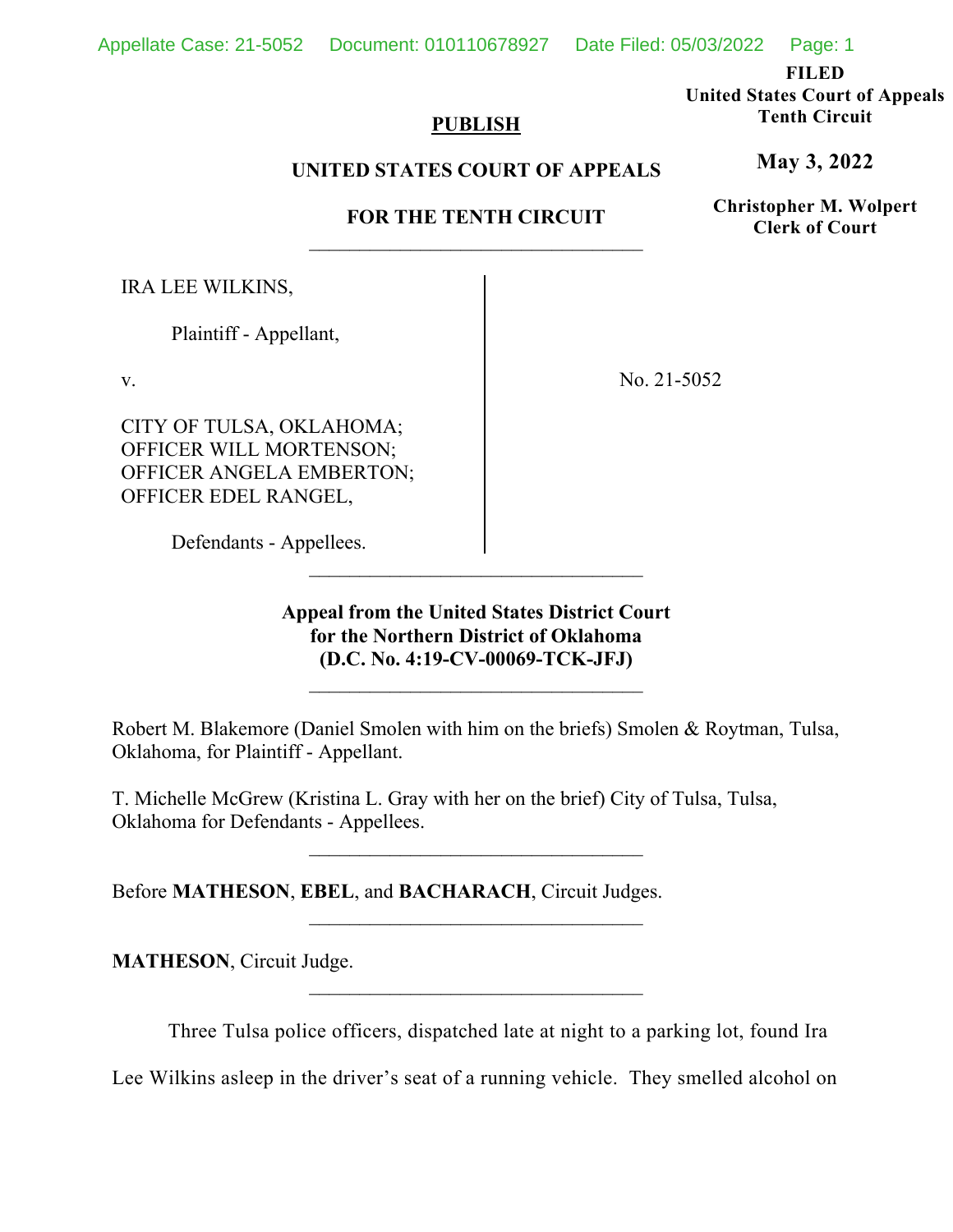his person, ordered him out of his car, and eventually forced him to the ground, where they pepper sprayed him.

Mr. Wilkins sued the officers under 42 U.S.C. § 1983, alleging they used excessive force in violation of the Fourth Amendment. He also named the City of Tulsa (the "City"). The district court granted summary judgment to the officers, concluding they were entitled to qualified immunity because they did not use excessive force. Having found no constitutional violation, the court granted summary judgment to the City. Mr. Wilkins now appeals.

Exercising jurisdiction under 28 U.S.C. § 1291, we reverse. A reasonable jury could find that the officers' use of pepper spray was excessive force. Under such a finding, the officers violated clearly established Fourth Amendment law. We remand for further proceedings, including consideration of the municipal liability claim against the City.

### I. **BACKGROUND**

#### A. *Factual History*

We draw the following facts from the parties' statements of undisputed facts, video evidence, the officers' deposition testimony, and Mr. Wilkins's declaration.<sup>1</sup> On review of summary judgment, we view the facts in the light most

<sup>&</sup>lt;sup>1</sup> Appellees argue that Mr. Wilkins's declaration fails to satisfy Federal Rule of Civil Procedure  $56(c)(4)$  because it is unsworn and does not state that it is based on his personal knowledge or that he is competent to testify. Aplee. Br. at 18-19. That argument fails. Mr. Wilkins's declaration satisfies 28 U.S.C. § 1746 because it is signed, dated, and made under penalty of perjury. *See* Fed. R. Civ. P. 56(c)(4) advisory committee's notes to 2010 Amendments ("28 U.S.C. § 1746 allows a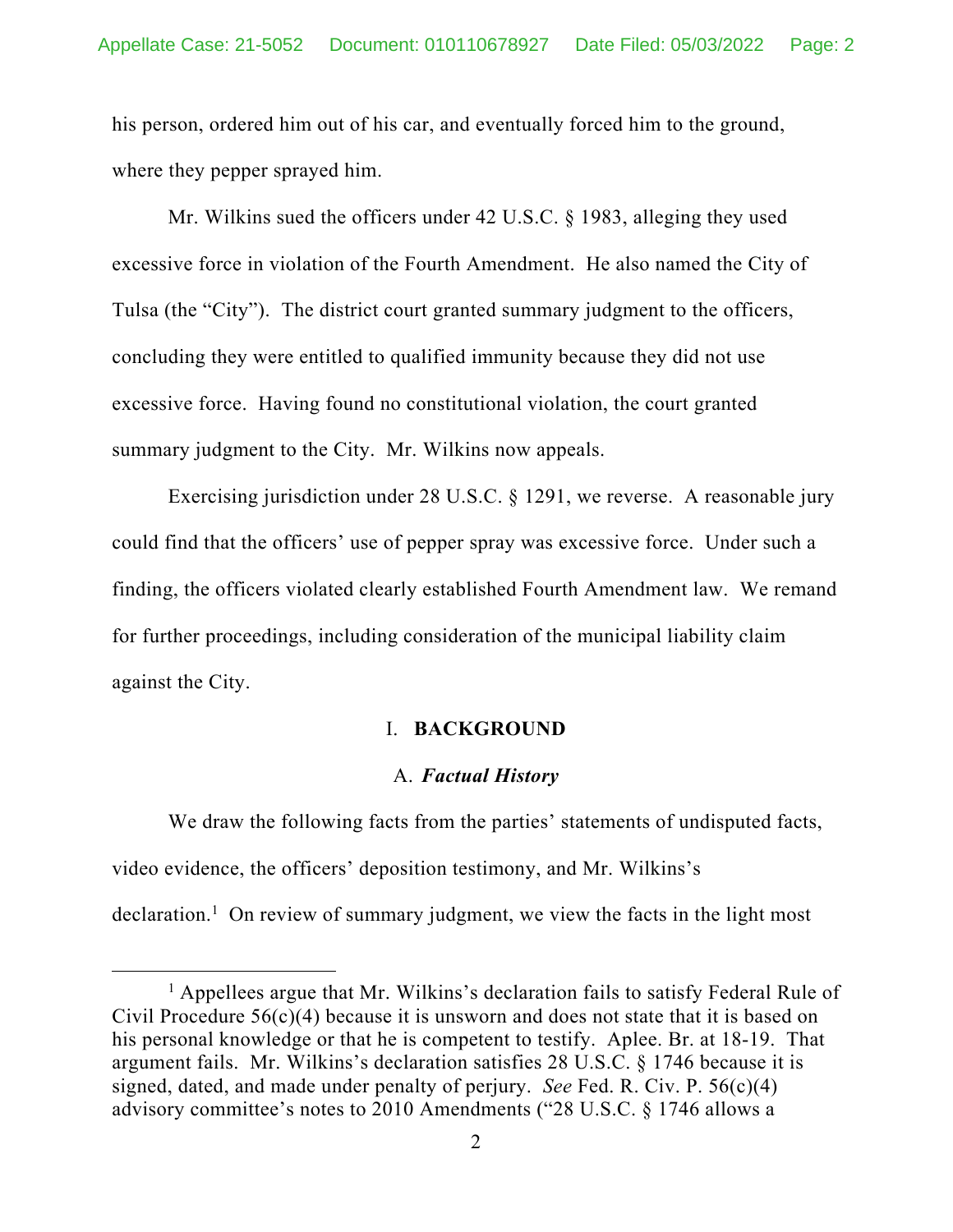favorable to the non-moving party, here Mr. Wilkins, and draw reasonable inferences in his favor. *See Rowell v. Bd. of Cnty. Comm'rs of Muskogee Cnty., Okla.*, 978 F.3d 1165, 1171 (10th Cir. 2020). But when a "videotape quite clearly contradicts the version of the story told by [the non-moving party]," we cannot "adopt that version of the facts." *Scott v. Harris*, 550 U.S. 372, 378, 380 (2007); *see also Emmett v. Armstrong*, 973 F.3d 1127, 1131 (10th Cir. 2020) ("[W]e will accept the version of the facts portrayed in the video, but only to the extent that it 'blatantly contradict[s]' the plaintiff's version of events." (quoting *Scott*, 550 U.S. at 380)).

## **Initial Encounter with Mr. Wilkins**

The Tulsa Police Department employed Will Mortensen,<sup>2</sup> Angela Emberton, and Edel Rangel as police officers. Mr. Mortensen was an Officer-in-Training assigned to Officer Rangel, his Field Training Officer. On February 5, 2017, at approximately 12:30 a.m., all three officers were dispatched to a Tulsa car dealership parking lot. After arriving, Officer Rangel activated his body camera. Mr. Wilkins

written unsworn declaration . . . subscribed in proper form as true under penalty of perjury to substitute for an affidavit."). His declaration is based on personal knowledge because "his statements exclusively consist of a first-hand narrative." *Janny v. Gamez*, 8 F.4th 883, 900 (10th Cir. 2021); *see also* Fed. R. Evid. 602. And nothing indicates that Mr. Wilkins is not competent to testify. *See Told v. Tig Premier Ins. Co.*, 149 F. App'x 722, 725 (10th Cir. 2005) (unpublished) (competence to testify may be inferred from declaration) (cited as instructive under 10th Cir. R. 32.1 and Fed. R. App. P. 32.1); *see also* Fed. R. Evid. 601 ("Every person is competent to be a witness unless these rules provide otherwise.").

<sup>&</sup>lt;sup>2</sup> Mr. Mortensen's last name was misspelled in the district court's case caption and thus is misspelled in this case caption.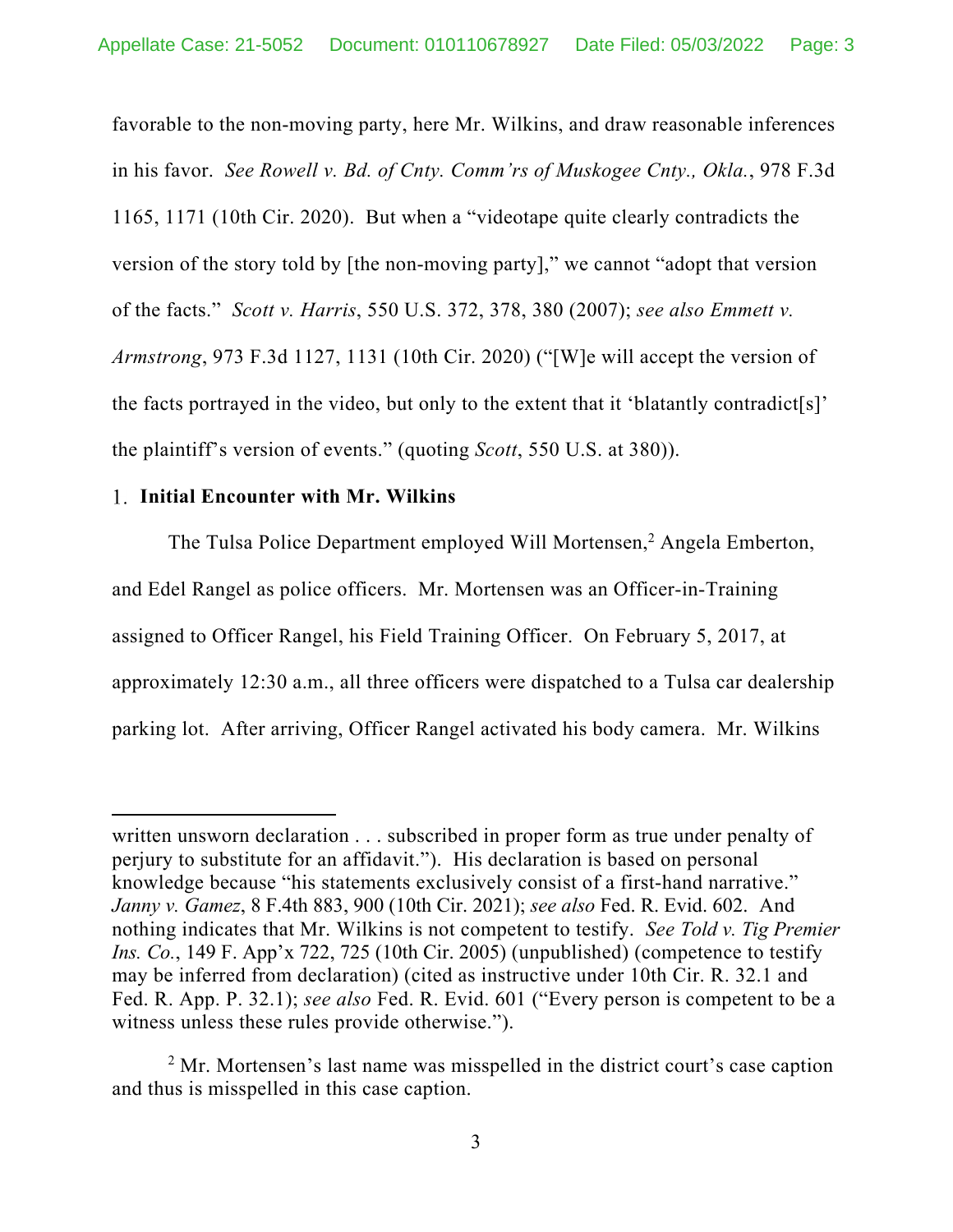was asleep in the driver's seat of his vehicle. The vehicle was running, and the radio was playing loudly. Rangel BodyCam Footage, pt. 1 at 0:53-1:14.

The officers testified that they smelled alcohol on Mr. Wilkins's person, Aplt. App., Vol. I at 130-32, 151, 159, 162, but Mr. Wilkins stated that he "had not consumed any alcohol," Aplt. App., Vol. II at 285 ¶ 2.3 Officer Mortensen believed Mr. Wilkins was committing the crime of actual physical control of a vehicle while intoxicated and ordered him to exit the vehicle. *See* Okla. Stat. tit. 47, § 11-902(A); Aplt. App., Vol. II at 314-15; Rangel BodyCam Footage, pt. 1 at 1:04-08. Mr. Wilkins complied, and Officer Mortensen handcuffed Mr. Wilkins's arms behind his back.

### **The Search and Takedown of Mr. Wilkins**

Officer Mortensen began to search Mr. Wilkins. He and Officer Emberton stood on each side of Mr. Wilkins, with his back turned to them. Rangel BodyCam Footage, pt. 1 at 2:16-3:58. About one minute into the search, Officer Mortensen forced Mr. Wilkins against the vehicle. *Id.* at 3:30. Mr. Wilkins asked what he was doing, *id.* at 3:28-31, and asked why he was "bending [his] wrists," *id.* at 3:32-34. Officer Mortensen laughed and said, "I'm going to bend a lot more if you keep acting like that." *Id.* at 3:34-38. Officers Emberton and Mortensen contend that while he

<sup>&</sup>lt;sup>3</sup> Officers Rangel and Mortensen testified that they observed an empty liquor bottle on the floorboard of Mr. Wilkins's vehicle. Aplt. App., Vol. I at 131-32, 145, 153. Mr. Wilkins stated that there was no bottle. Aplt. App., Vol. II at 285 ¶¶ 2, 3. No bottle is visible in the video.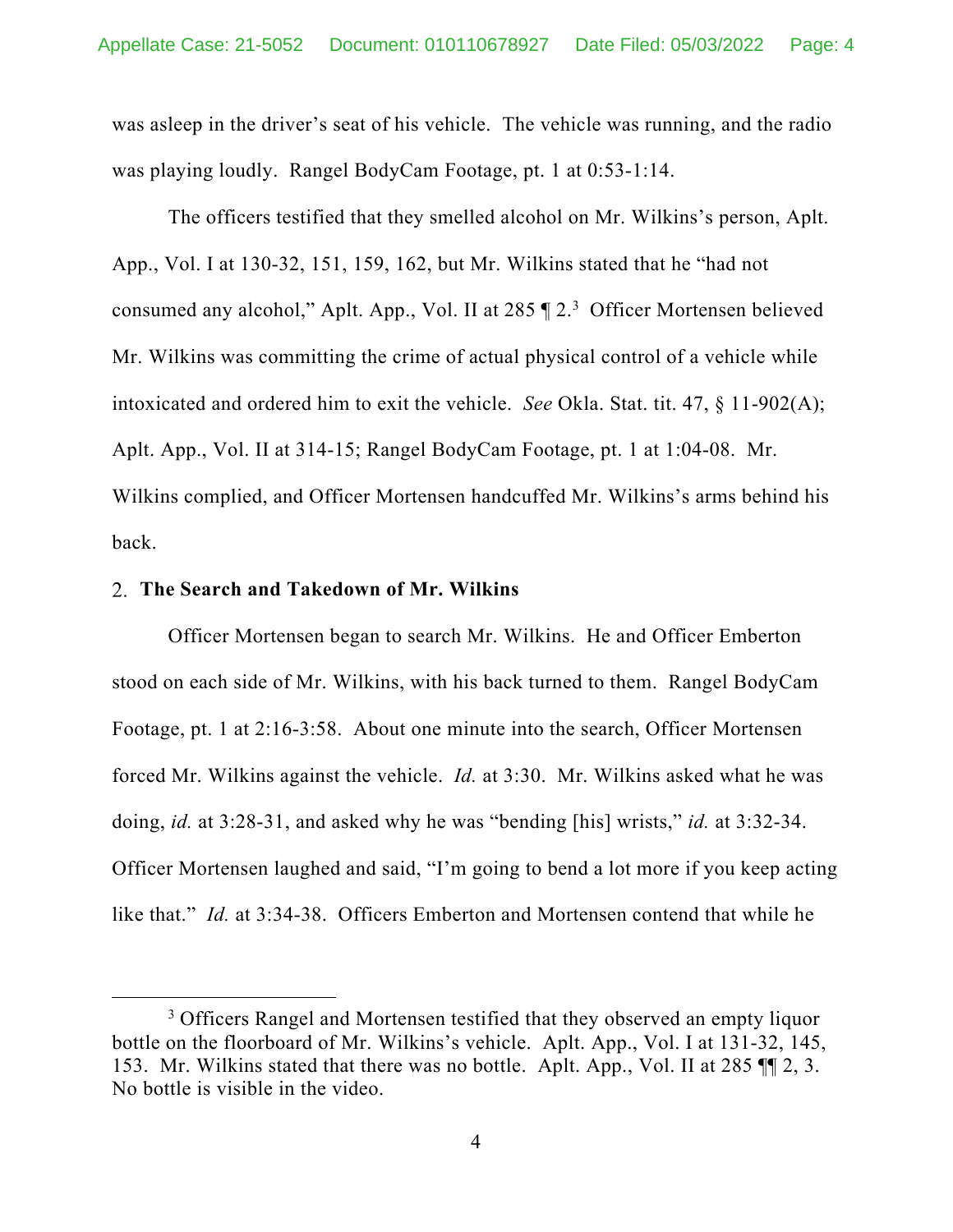was standing and handcuffed, Mr. Wilkins "grabbed [Officer Mortensen's] hand." Aplt. App., Vol. I at 170; *id.* at 162. Mr. Wilkins disputes "forcefully grab[bing] any officer's hand during the incident." Aplt. App., Vol. II at 285 ¶ 6. We resolve this factual dispute in Mr. Wilkins's favor. *See Est. of Taylor v. Salt Lake City*, 16 F.4th 744, 756 (10th Cir. 2021) ("[A]ll disputed facts must be resolved in favor of the party resisting summary judgment." (quotations omitted)).

Mr. Wilkins then leaned against the car. Rangel BodyCam Footage, pt. 1 at 3:38. Officer Mortensen grabbed his upper body and said, "Quit flexing up on me." *Id.* at 3:48-55. At this point, Officer Mortensen and Officer Emberton held Mr. Wilkins's upper arms. *Id.* at 3:54-4:02. Officer Rangel testified that he "could see the two officers . . . about to lose physical control of Ira Wilkins." Aplt. App., Vol. II at 299. All three officers forced Mr. Wilkins to the ground. Rangel BodyCam Footage, pt. 1 at 3:59-4:06.

### **On the Ground after the Takedown**

Following the takedown, Mr. Wilkins was facedown on his stomach. *Id.* at 4:07. Officer Emberton testified that the officers were "on him" and that she held his legs. Aplt. App., Vol. II at 343, 338-40. Mr. Wilkins said, "Okay, man. [Inaudible.] I'm not doing nothing to you. Please, man." Rangel BodyCam Footage, pt. 1 at 4:13-17. Mr. Wilkins repeatedly said, "Please, man," and told the officers, "You're breaking my f---ing wrists." *Id.* at 4:17-32. The officers contend that Mr. Wilkins continued to resist, attempted to stand, and grabbed Officer Mortensen's hand. Aplt. App., Vol. I at 154, 167, 170. Mr. Wilkins denies resisting and grabbing Officer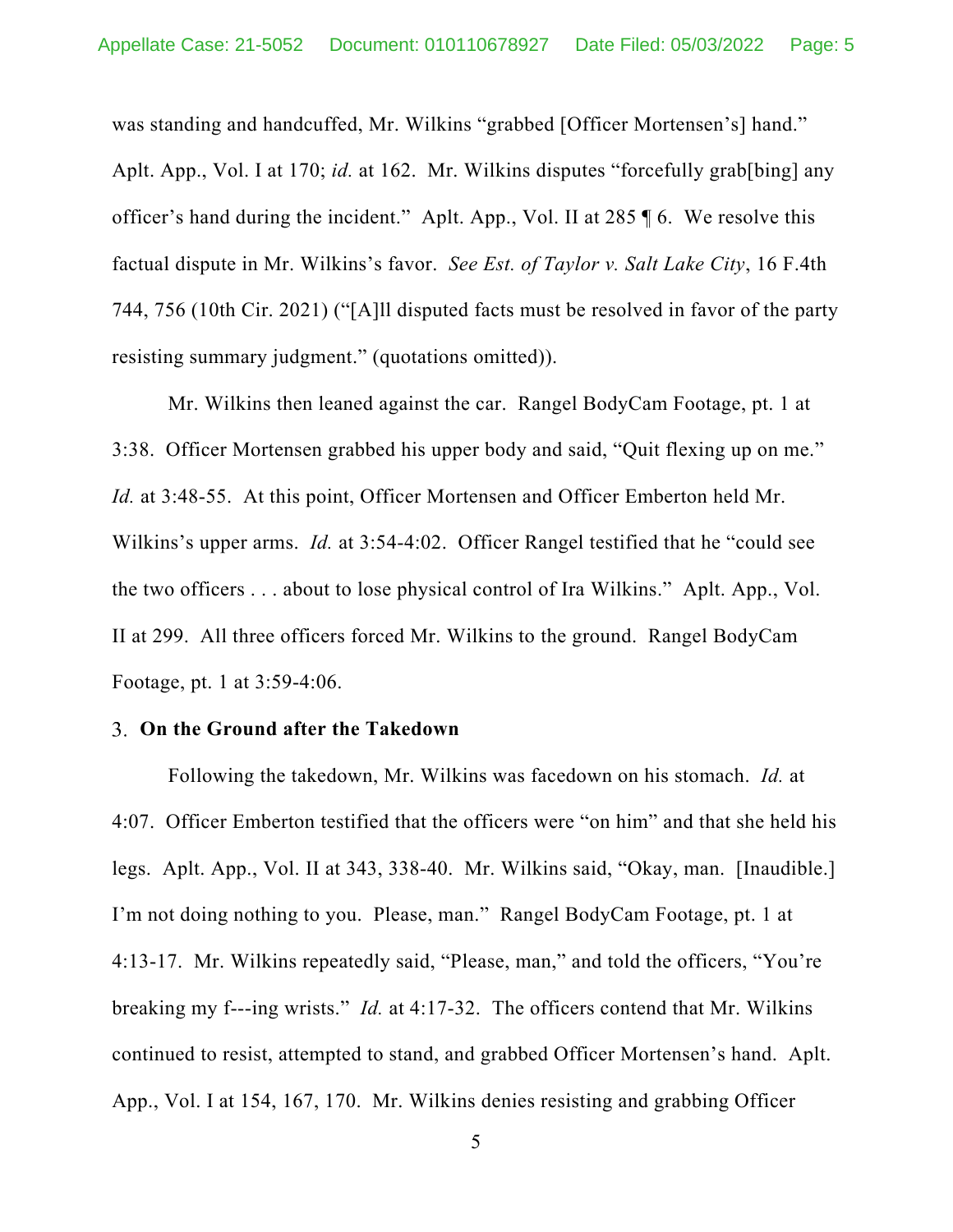Mortensen's hand. Aplt. App., Vol. II at 285  $\P$  5, 6. Again, we resolve these factual disputes in Mr. Wilkins's favor.

Approximately 30 seconds after the officers forced Mr. Wilkins to the ground, Officer Rangel instructed Officer Mortensen to use pepper spray on Mr. Wilkins.<sup>4</sup> Rangel BodyCam Footage, pt. 1 at 4:34-39. Without warning, Officer Mortensen sprayed pepper spray in Mr. Wilkins's face and stopped when Officer Rangel said, "That's enough." *Id.* at 4:43-45. Officer Mortensen then continued searching Mr. Wilkins. *Id.* at 5:18-44. Officer Rangel told Mr. Wilkins to "quit moving" and repeatedly asked, "You [want to] get some more spray?" *Id.* at 5:26-37. Officer Mortensen completed the search.

Mr. Wilkins was charged with assault and battery upon a police officer, actual physical control of a vehicle while intoxicated, and resisting arrest. All charges were later dismissed.

# B. *Procedural History*

Mr. Wilkins filed his § 1983 complaint in the United States District Court for the Northern District of Oklahoma. He claimed the officers used excessive force in violation of the Fourth Amendment when they forced him to the ground, sat on top of him, and pepper sprayed him. Mr. Wilkins also sued the City, alleging an affirmative

<sup>&</sup>lt;sup>4</sup> The parties refer in their briefs to oleoresin capsicum, the principal chemical agent in pepper spray, which "caus[es] both pain at the point of impact and irritation of the targeted individual's eyes and breathing passages." *Fogarty v. Gallegos*, 523 F.3d 1147, 1152 n.4 (10th Cir. 2008).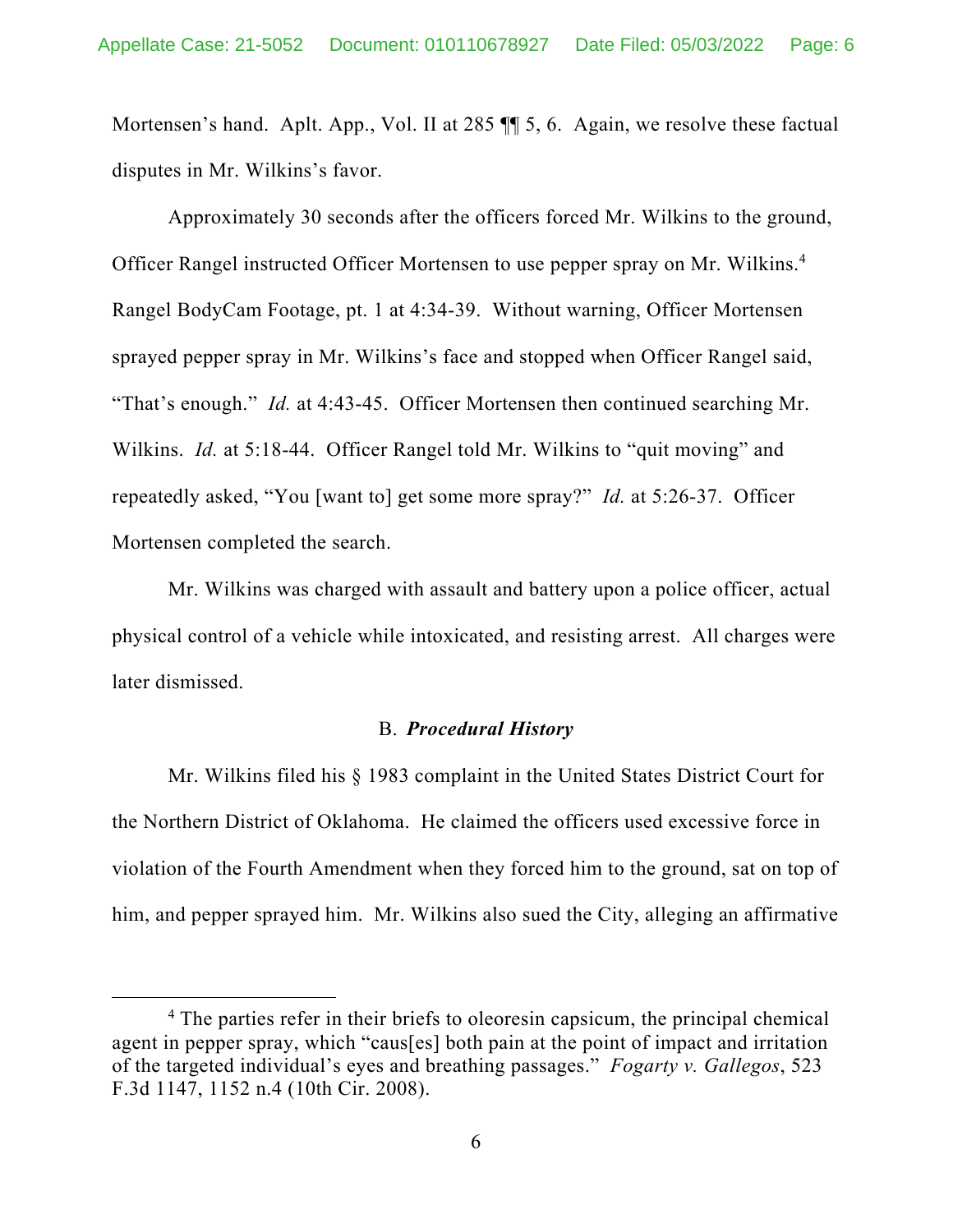link between the deprivation of his constitutional rights and Tulsa Police Department policies, practices, and/or customs.

Defendants moved for summary judgment. The officers invoked qualified immunity, arguing they did not violate Mr. Wilkins's Fourth Amendment rights and that his rights were not clearly established. The City argued that without a constitutional violation, it could not be liable and that any alleged violation was not the result of a City policy or custom. In his opposition to summary judgment, Mr. Wilkins clarified his municipal liability claim, alleging that the City (1) failed to train its employees and (2) ratified the officers' unconstitutional conduct. Aplt. App., Vol. II at 280.

The district court granted summary judgment for all Defendants. It held that the officers were entitled to qualified immunity because they did not use excessive force. The court determined the officers' takedown of Mr. Wilkins was reasonable "in light of [his] failure to heed the officers' commands that he stop flexing and moving around." *Id.* at 448. It further concluded that the use of pepper spray was reasonable due to Mr. Wilkins's "continued movement and resistance" on the ground. *Id.* at 448-49. The court did not address whether the law was clearly established. It granted summary judgment for the City on the municipal liability claim because there was no constitutional violation.

### II. **DISCUSSION**

"We review a district court's grant of summary judgment de novo, applying the same legal standard as the district court." *Rowell*, 978 F.3d at 1170 (quotations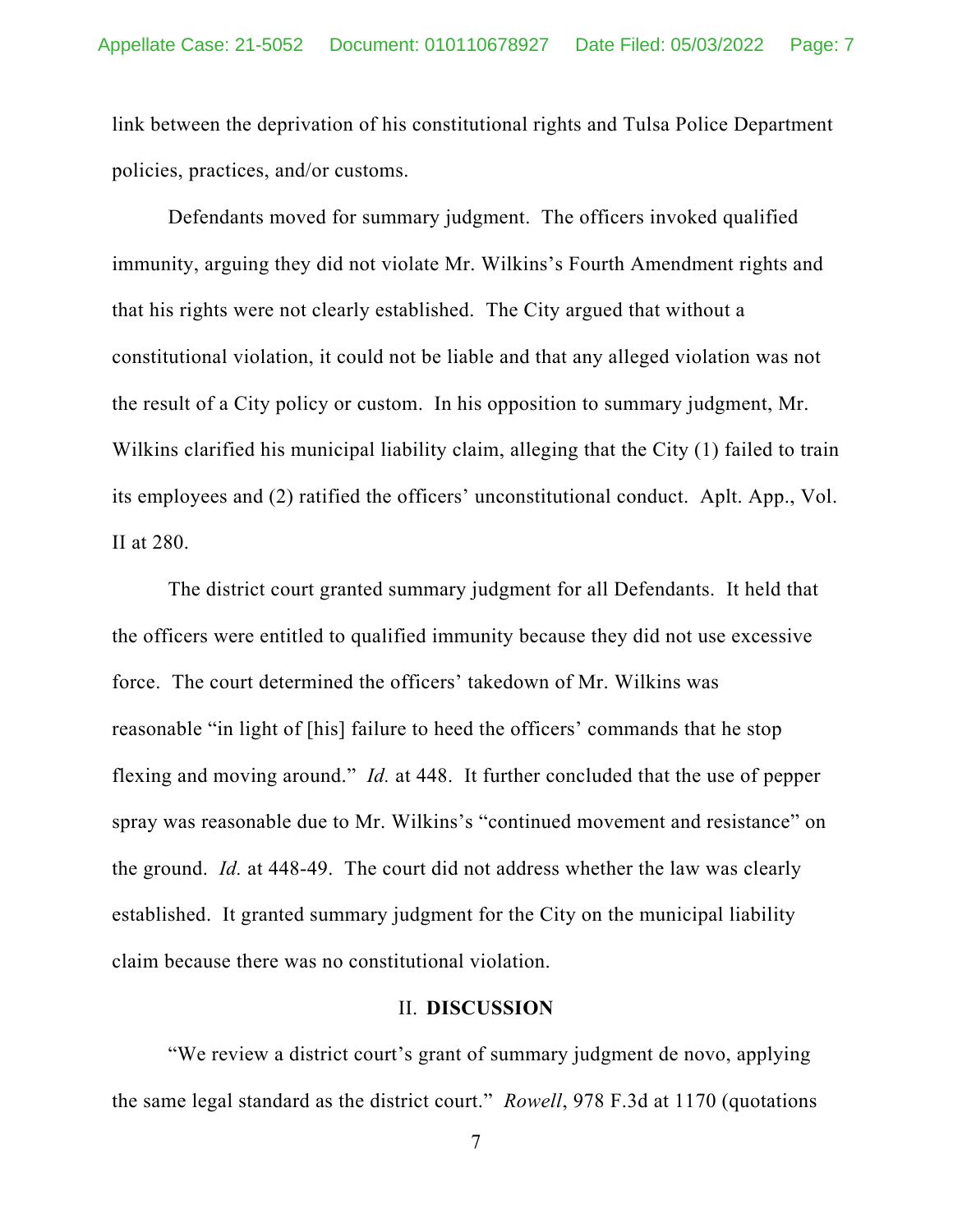omitted). "The court shall grant summary judgment if the movant shows that there is no genuine dispute as to any material fact and the movant is entitled to judgment as a matter of law." Fed. R. Civ. P. 56(a). "When applying this standard, we review the evidence and draw reasonable inferences therefrom in the light most favorable to the nonmoving party." *Brewer v. City of Albuquerque*, 18 F.4th 1205, 1216 (10th Cir. 2021) (quotations omitted). We conduct our review "from the perspective of the district court at the time it made its ruling, ordinarily limiting our review to the materials adequately brought to the attention of the district court by the parties." *Savant Homes, Inc. v. Collins*, 809 F.3d 1133, 1138 (10th Cir. 2016) (quotations omitted); *see also Adler v. Wal-Mart Stores, Inc.*, 144 F.3d 664, 671 (10th Cir. 1998).

We address below whether the district court correctly granted qualified immunity to the officers and conclude it did not because (1) a reasonable jury could find they used excessive force on Mr. Wilkins and (2) they violated clearly established Fourth Amendment law. Because the officers were not entitled to qualified immunity, we reverse summary judgment in their favor. As for the municipal liability claim, because a jury could find a constitutional violation by the officers, we also reverse summary judgment for the City and remand for further proceedings.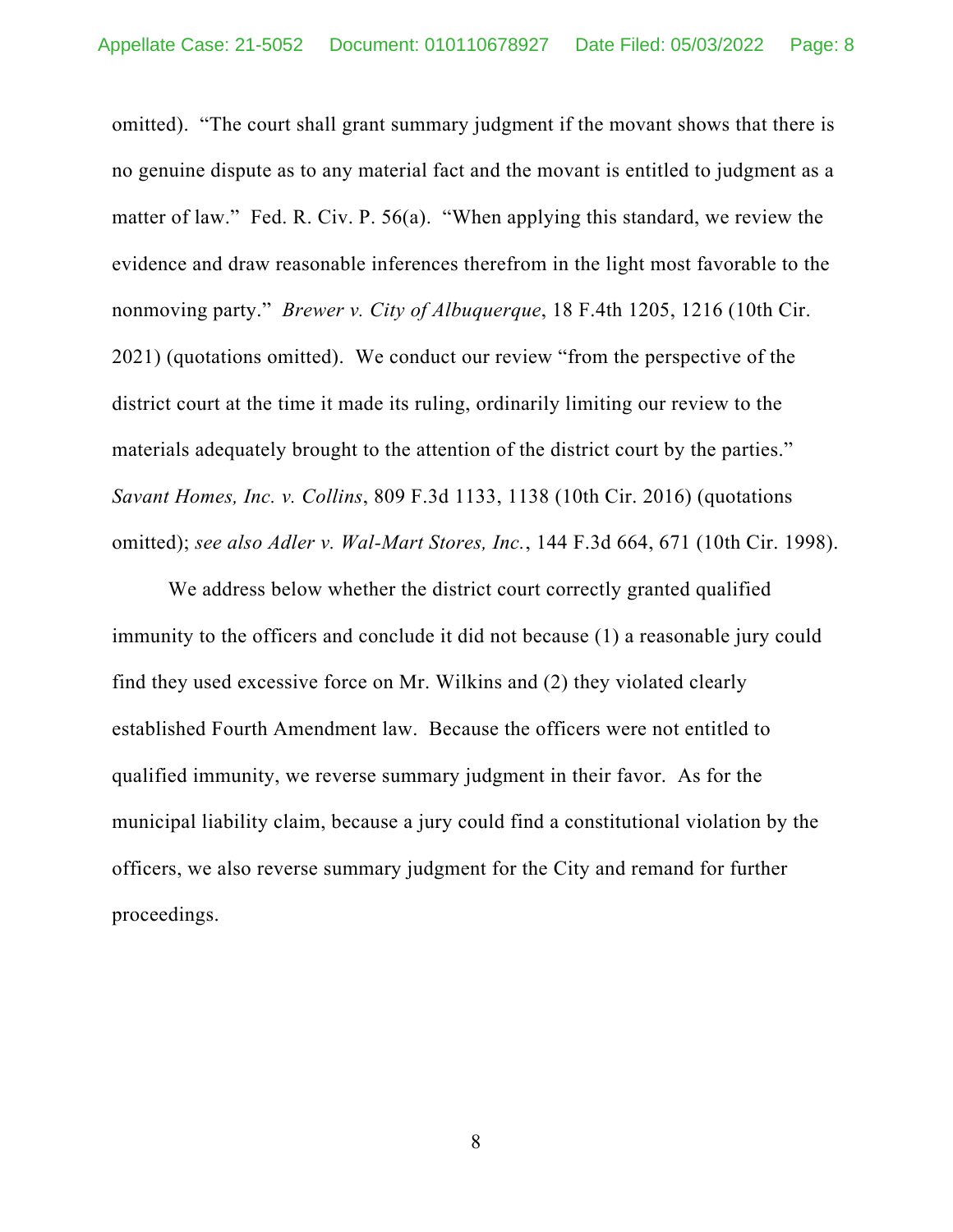# A. *Qualified Immunity for the Officers*

### **Legal Background**

# a. *Qualified immunity*

Section 1983 of Title 42 provides that a person acting under color of state law who "subjects, or causes to be subjected, any citizen of the United States . . . to the deprivation of any rights, privileges, or immunities secured by the Constitution and laws, shall be liable to the party injured." 42 U.S.C. § 1983.

"Persons sued under § 1983 in their individual capacity may invoke the defense of qualified immunity." *Duda v. Elder*, 7 F.4th 899, 909 (10th Cir. 2021). Qualified immunity "protects government officials from liability for civil damages insofar as their conduct does not violate clearly established statutory or constitutional rights." *Pearson v. Callahan*, 555 U.S. 223, 231 (2009) (quotations omitted). When a defendant asserts qualified immunity in a summary judgment motion, the plaintiff must show that (1) a reasonable jury could find facts supporting a violation of a constitutional right and (2) the right was clearly established at the time of the violation. *See id.* at 232; *Duda*, 7 F.4th at 909.

"A clearly established right is one that is sufficiently clear that every reasonable official would have understood that what he is doing violates that right." *Mullenix v. Luna*, 577 U.S. 7, 11 (2015) (per curiam) (quotations omitted). "A Supreme Court or Tenth Circuit decision on point or the weight of authority from other courts can clearly establish a right." *A.N. ex rel. Ponder v. Syling*, 928 F.3d 1191, 1197 (10th Cir. 2019) (quotations omitted). "[A] case directly on point" is not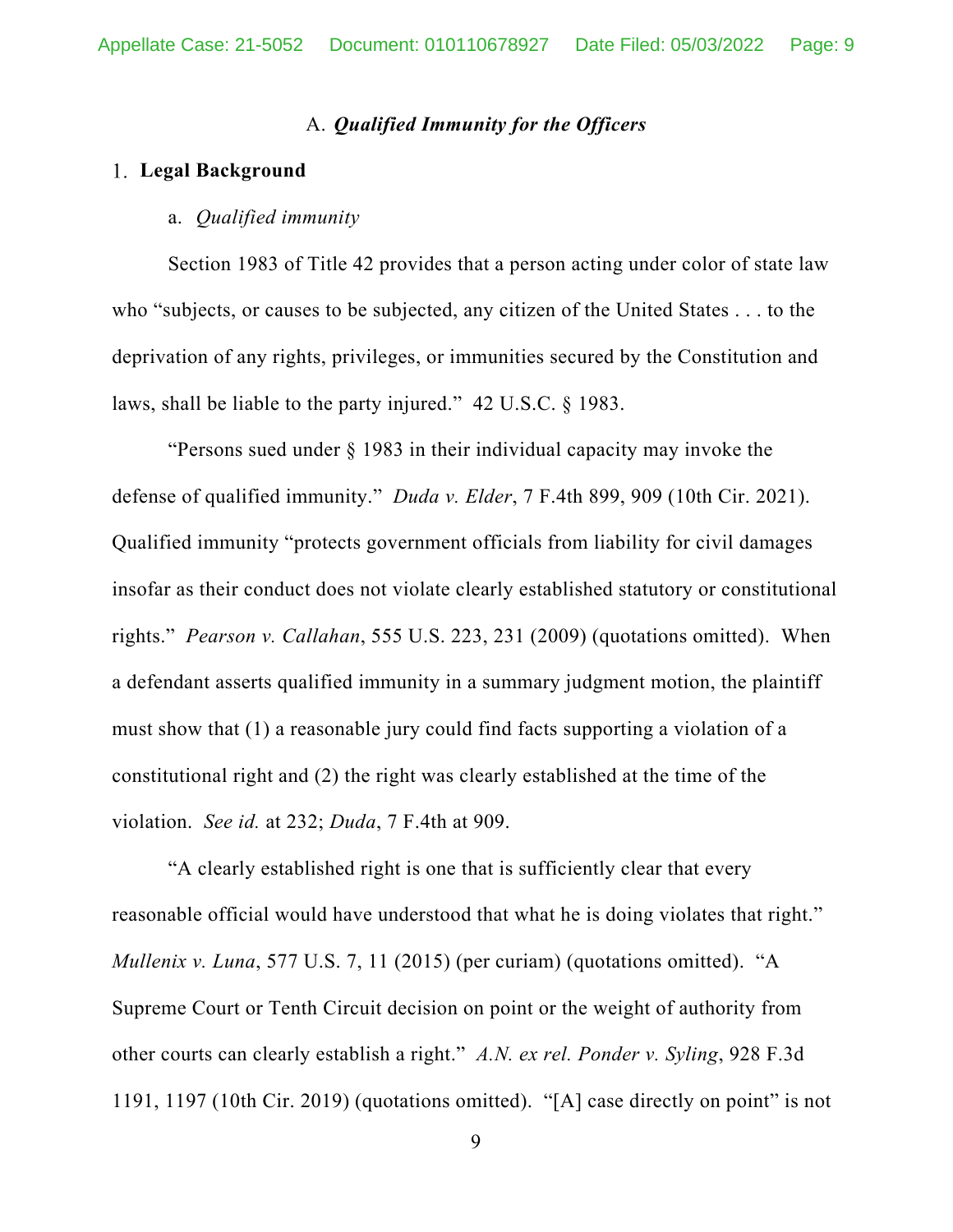necessary if "existing precedent [has] placed the statutory or constitutional question beyond debate." *White v. Pauly*, 137 S. Ct. 548, 551 (2017) (per curiam) (quotations omitted).

### b. *Excessive force under the Fourth Amendment*

"When a plaintiff alleges excessive force during an investigation or arrest, the federal right at issue is the Fourth Amendment right against unreasonable seizures." *Tolan v. Cotton*, 572 U.S. 650, 656 (2014).<sup>5</sup> In evaluating a claim of excessive force, courts consider "whether the officers' actions are 'objectively reasonable' in light of the facts and circumstances confronting them." *Lombardo v. City of St. Louis*, 141 S. Ct. 2239, 2241 (2021) (per curiam) (quoting *Graham v. Connor*, 490 U.S. 386, 397 (1989)). To assess objective reasonableness, we evaluate whether the totality of the circumstances justified the use of force, as "judged from the perspective of a reasonable officer on the scene, rather than with the 20/20 vision of hindsight." *Graham*, 490 U.S. at 396.

In *Graham v. Connor*, the Supreme Court identified three non-exclusive factors to evaluate whether a use of force was excessive: (1) "the severity of the crime at issue," (2) "whether the suspect poses an immediate threat to the safety of the officers or others," and (3) "whether he is actively resisting arrest or attempting to evade arrest by flight." *Id.* 

 $<sup>5</sup>$  The Fourth Amendment applies against state law enforcement officials as</sup> incorporated through the Due Process Clause of the Fourteenth Amendment. *Mapp v. Ohio*, 367 U.S. 643, 655 (1961).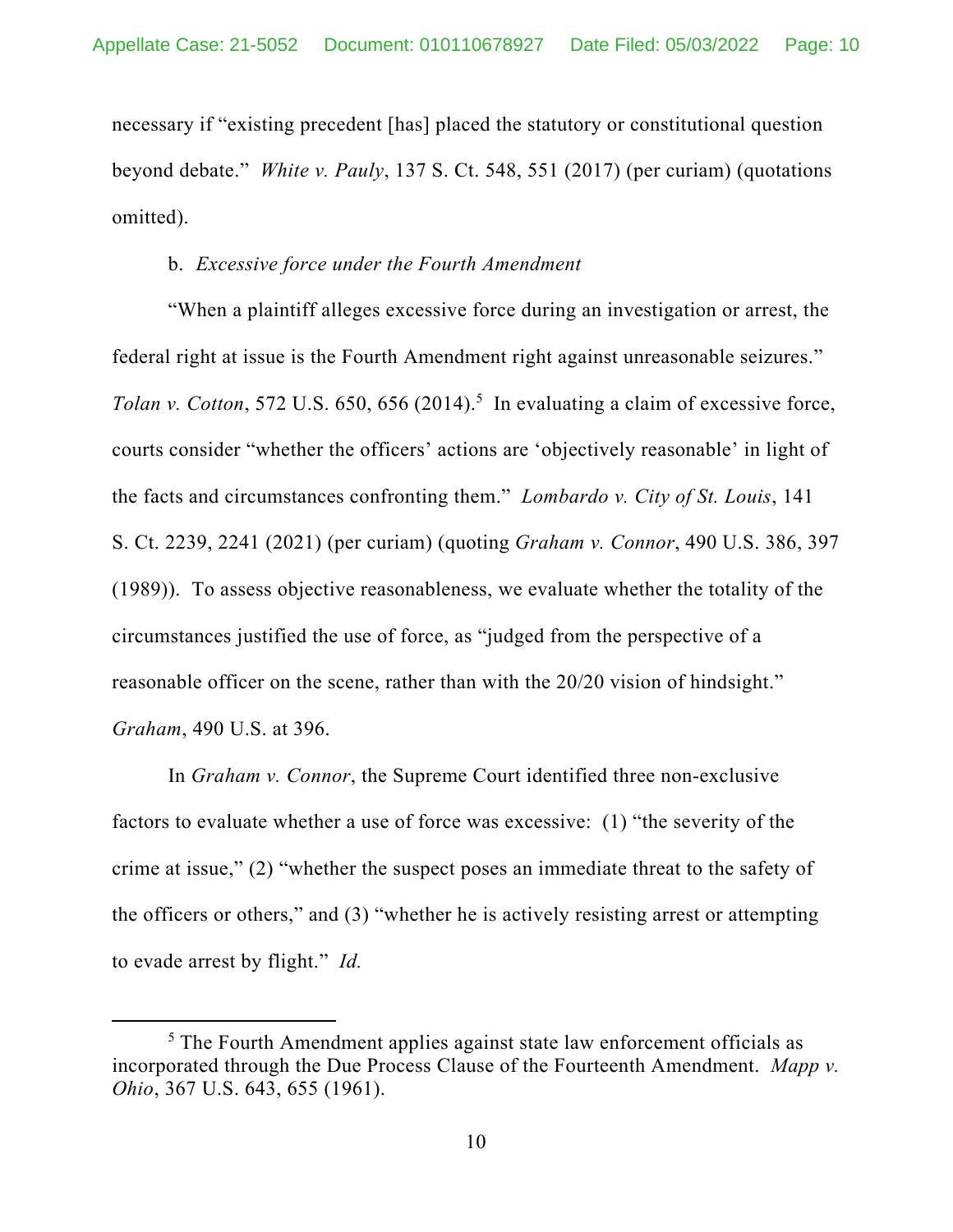Under the first factor, a minor offense supports only the use of minimal force. *See Perea v. Baca*, 817 F.3d 1198, 1203 (10th Cir. 2016). A misdemeanor committed in a "particularly harmless manner . . . reduces the level of force that [is] reasonable for [the officer] to use." *Casey v. City of Fed. Heights*, 509 F.3d 1278, 1281 (10th Cir. 2007).

The second factor "is undoubtedly the most important and fact intensive factor in determining the objective reasonableness of an officer's use of force." *Pauly v. White*, 874 F.3d 1197, 1215-16 (10th Cir. 2017) (quotations omitted). "We must look at whether the officers or others were in danger at the precise moment that they used force." *Emmett*, 973 F.3d at 1136 (quotations and alterations omitted). "[A]n officer may use increased force when a suspect is armed, repeatedly ignores police commands, or makes hostile motions towards the officer or others." *Mglej v. Gardner*, 974 F.3d 1151, 1168 (10th Cir. 2020) (quotations omitted).

As to the third factor, we evaluate whether the suspect "attempt[ed] to flee or actively resist[ed] the arrest or search." *Harte v. Bd. of Comm'rs of Cnty. of Johnson, Kan.*, 864 F.3d 1154, 1191 (10th Cir. 2017). We consider any resistance during the suspect's encounter with officers. *See McCoy v. Meyers*, 887 F.3d 1034, 1051 (10th Cir. 2018) (evaluating whether the suspect engaged in "active resistance" after he had been handcuffed); *Dixon v. Richer*, 922 F.2d 1456, 1462-63 (10th Cir. 1991) (analyzing suspect's resistance during and following the officer's frisk and noting suspect was not under arrest). We "have consistently concluded that a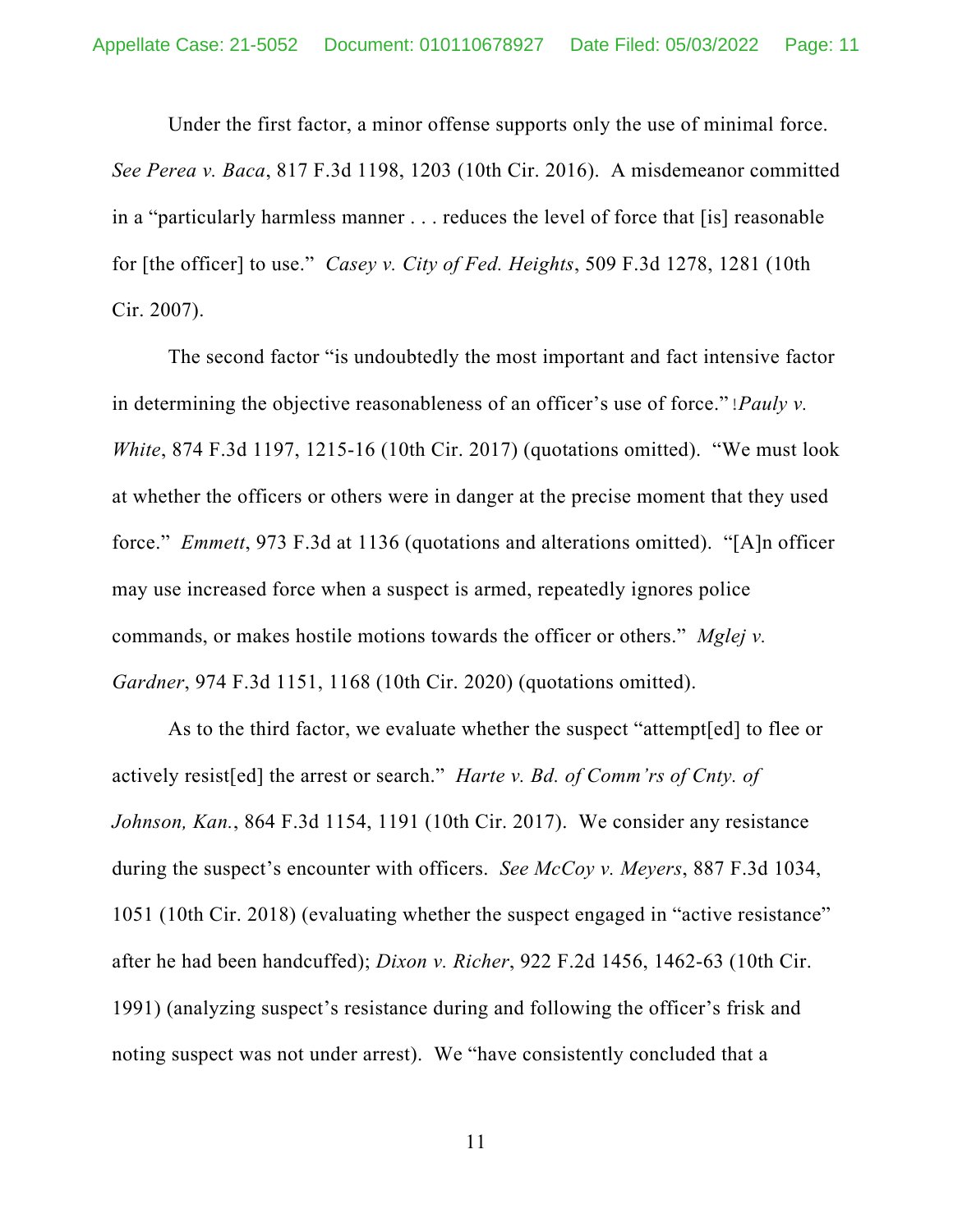suspect's initial resistance does not justify the continuation of force once the resistance ceases." *McCoy*, 887 F.3d at 1051 (collecting cases).

# **Application**

Mr. Wilkins argues the officers used excessive force when they forced him to the ground and sprayed him with pepper spray.<sup>6</sup> Addressing the two prongs of qualified immunity below, we conclude that the use of pepper spray violated Mr. Wilkins's clearly established right to be free from the additional use of force after he was effectively subdued. The officers were not entitled to qualified immunity. We thus reverse summary judgment for the officers.

a. *Prong one - constitutional violation* 

Under the *Graham* factors, even assuming the officers acted reasonably when they forced Mr. Wilkins to the ground, a reasonable jury could find that the officers' use of pepper spray was objectively unreasonable. Mr. Wilkins thus showed he suffered a constitutional violation. We address the *Graham* factors below.

i. Severity of the crime

Under the first factor—severity of the crime—only minimal force was warranted. The officers suspected Mr. Wilkins of committing the crime of actual physical control of a motor vehicle while intoxicated, a misdemeanor in Oklahoma.

<sup>&</sup>lt;sup>6</sup> We aggregate the officers' conduct because they do not seek individualized analysis as to their liability and they "engaged in a group effort." *Est. of Booker v. Gomez*, 745 F.3d 405, 422 (10th Cir. 2014); *see also Weigel v. Broad*, 544 F.3d 1143, 1151-53 (10th Cir. 2008) (analyzing officers' actions collectively when one officer applied force to individual's back while the other officer returned to his car).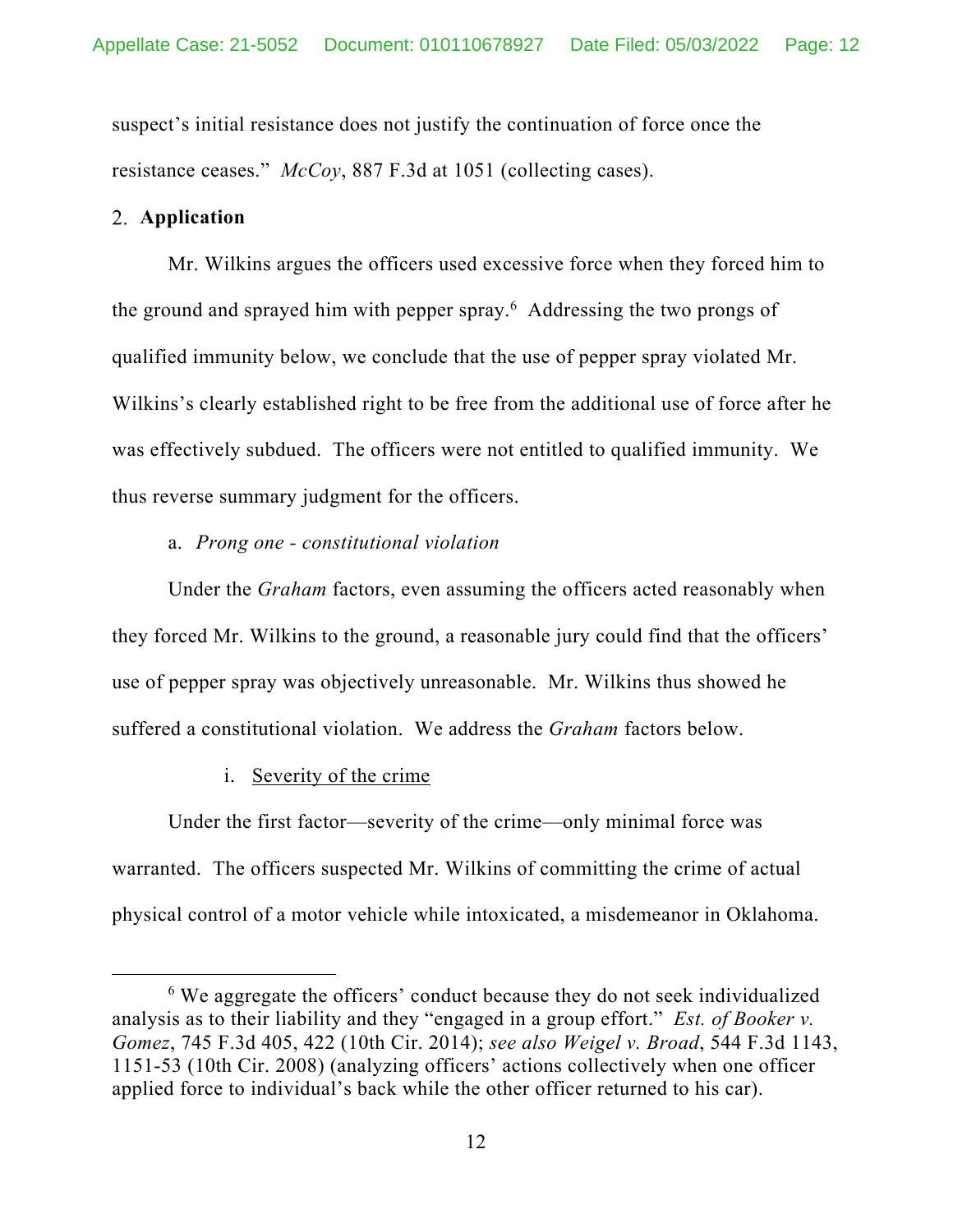*See* Okla. Stat. tit. 47, § 11-902(C); Aplt. App., Vol. II at 326-27. "[W]e have held that the first *Graham* factor may weigh against the use of significant force if the crime at issue is a misdemeanor." *Lee v. Tucker*, 904 F.3d 1145, 1149 (10th Cir. 2018). This factor thus weighs against the use of anything more than minimal force.

### ii. Immediate threat

The second factor weighs against the officers because Mr. Wilkins did not pose an immediate threat after the takedown. He was facedown on his stomach, handcuffs secured his arms, officers were on him, Officer Emberton held his legs, and he did not resist. Aplt. App., Vol. I at 102, 167; Aplt. App., Vol. II at 261, 338, 340; Rangel BodyCam Footage, pt. 1 at 4:27. During the nearly 30 seconds preceding the pepper spray, Mr. Wilkins said "please, man," "you're breaking my f-- ing wrists," and "I'm not doing nothing to you." Rangel BodyCam Footage, pt. 1 at 4:08-4:35. He did not present an immediate threat when Officer Mortensen sprayed him with pepper spray. *See Emmett*, 973 F.3d at 1136 (after tackling suspect, officer "had effectively neutralized any safety concerns"); *see also Vette v. K-9 Unit Deputy Sanders*, 989 F.3d 1154, 1170 (10th Cir. 2021) (no immediate threat because suspect was under the officers' control).

Officer Mortensen testified that "[t]here was a possibility [Mr. Wilkins] could hurt [the officers] with a weapon" before he was fully searched. Aplt. App., Vol. I at 146-47; *see also id.* at 167 (Officer Emberton testifying that there is a safety risk before an officer completes a search because "there could be a weapon" and Mr. Wilkins "was a risk . . . since he had not been fully searched"). Even so, it was not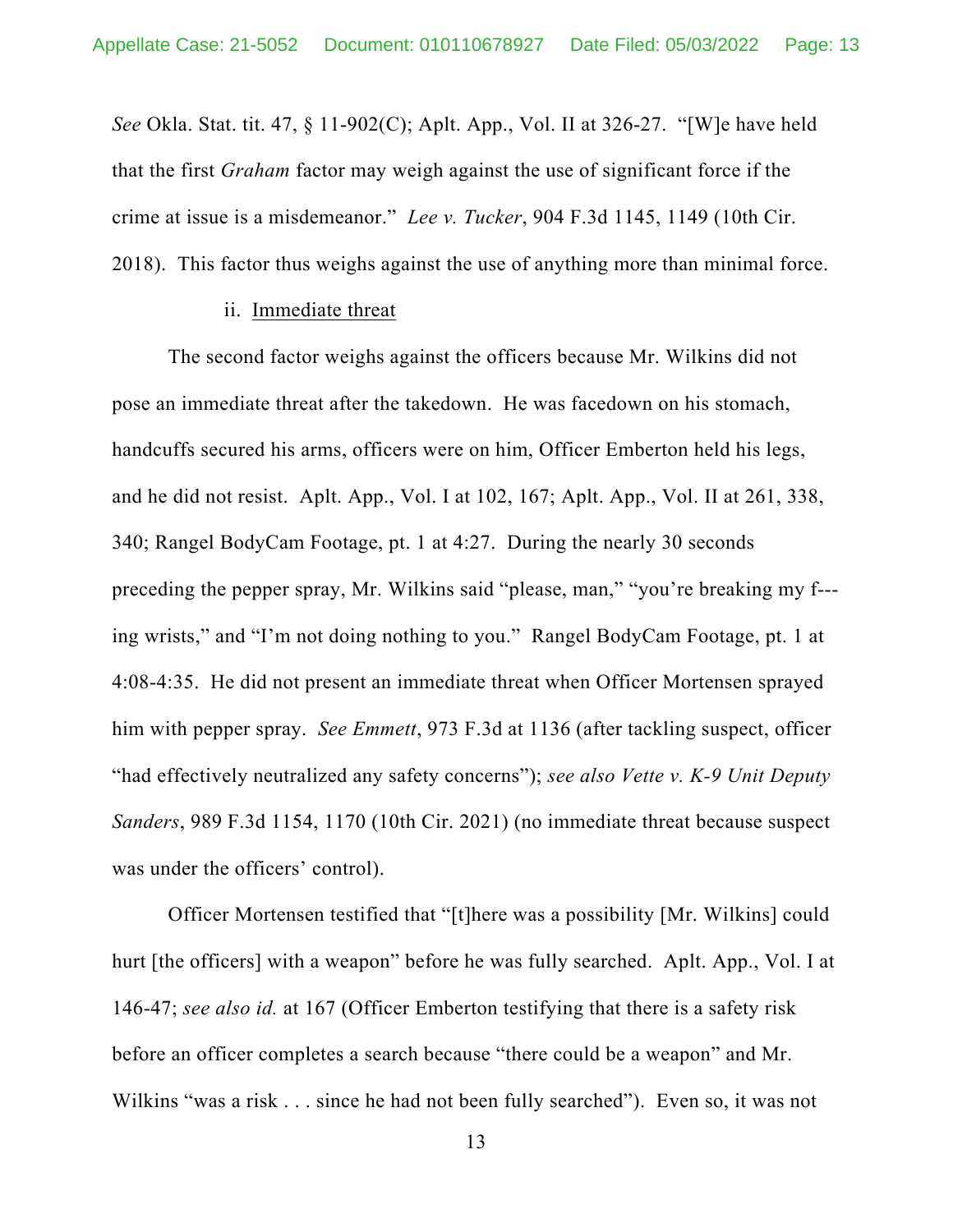reasonable to pepper spray Mr. Wilkins "solely on the basis of that suspicion." *Dixon*, 922 F.2d at 1463. And nothing in the record shows the officers believed or had reason to believe that Mr. Wilkins had a weapon or even that they asked if he was armed. No gun was reported or seen, Mr. Wilkins was not suspected of committing a crime involving a weapon, his hands were handcuffed behind his back, and he did not threaten harm. Officer Mortensen's detailed incident report, completed within hours of the incident, does not indicate that any officer believed Mr. Wilkins was armed. Aplt. App., Vol. I at 170.

Our precedent confirms there was no immediate threat under the circumstances. In *Davis v. Clifford*, 825 F.3d 1131 (10th Cir. 2016), we concluded the suspect did not pose an immediate threat because there was "no evidence that [she] had access to a weapon or that she threatened harm to herself or others." *Id.* at 1135. We said the second *Graham* factor showed the officers used excessive force by pulling the suspect through her broken car window after she refused to exit her vehicle following a traffic stop. *Id.* In *Walker v. City of Orem*, 451 F.3d 1139 (10th Cir. 2006), we determined the suspect did not pose an immediate threat because, though he held a small knife, he "made no threats[,] was not advancing on anyone," and "had not affirmatively led anyone to believe that he had a firearm." *Id.* at 1159-60. We said that, based on the angle of the suspect's hands and the lighting at the scene, the officer unreasonably believed that the suspect was pointing a gun at him. *Id.*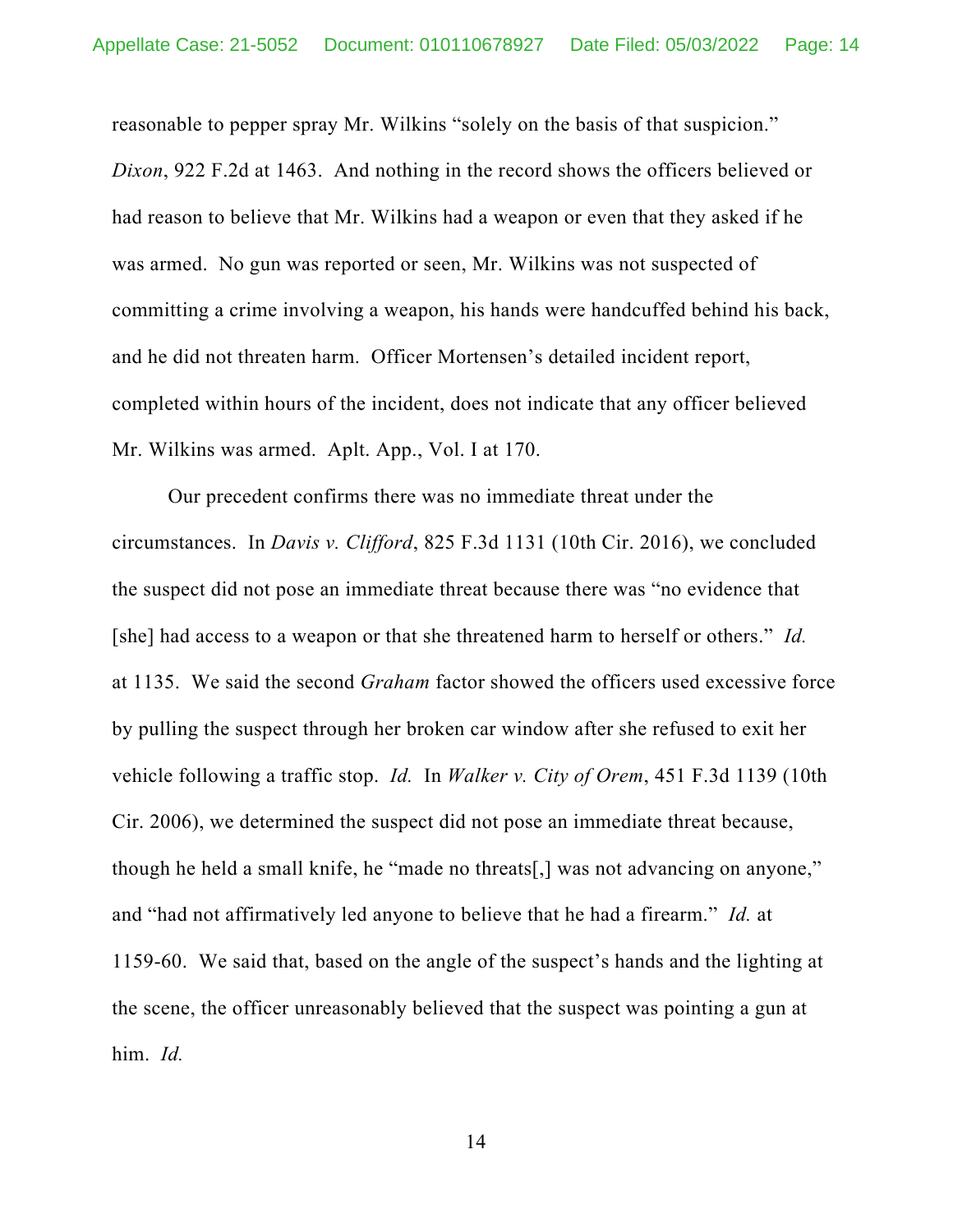Even assuming the officers reasonably believed Mr. Wilkins was armed, they neutralized any immediate threat by taking him to the ground, gaining control over him, and preventing him from reaching a weapon. Indeed, Officer Emberton testified that officers take suspects to the ground "to prevent the individual from accessing a weapon of any sort." Aplt. App., Vol. I at  $167$ .<sup>7</sup>

### iii. Resistance and attempt to flee

Under the third factor, no force was justified after the takedown based on resistance of attempt to flee. Mr. Wilkins was on the ground in a prone position, secured by three officers, and pleading with the officers to stop. Rangel BodyCam Footage, pt. 1 at 4:04-4:44.

The officers contend Mr. Wilkins resisted while on the ground by "grabbing [Officer] Mortensen's fingers and . . . attempting to stand." Aplee. Br. at 6. But Mr. Wilkins stated he did not "grab any officer's hand" or "resist the searching of his person." Aplt. App., Vol. II at 285 ¶¶ 5, 6. The video does not contradict Mr. Wilkins's statement. Indeed, in the seconds leading up to the officers' use of pepper spray, the video does not even show Mr. Wilkins. Rangel BodyCam Footage, pt. 1 at 4:38-4:44. We must credit his version of the events on summary judgment. *See Emmett*, 973 F.3d at 1135. "At trial, the factfinder will have to decide" whether Mr.

<sup>&</sup>lt;sup>7</sup> The officers' expert said in his report that he had "reviewed cases where a subject handcuffed behind their back was able to grab a weapon and fatally shoot the officer." Aplt. App., Vol. I at 228 ¶ 109. But the report cites no cases, nor does it provide any factual context. In particular, it does not address when three officers have effectively subdued a suspect.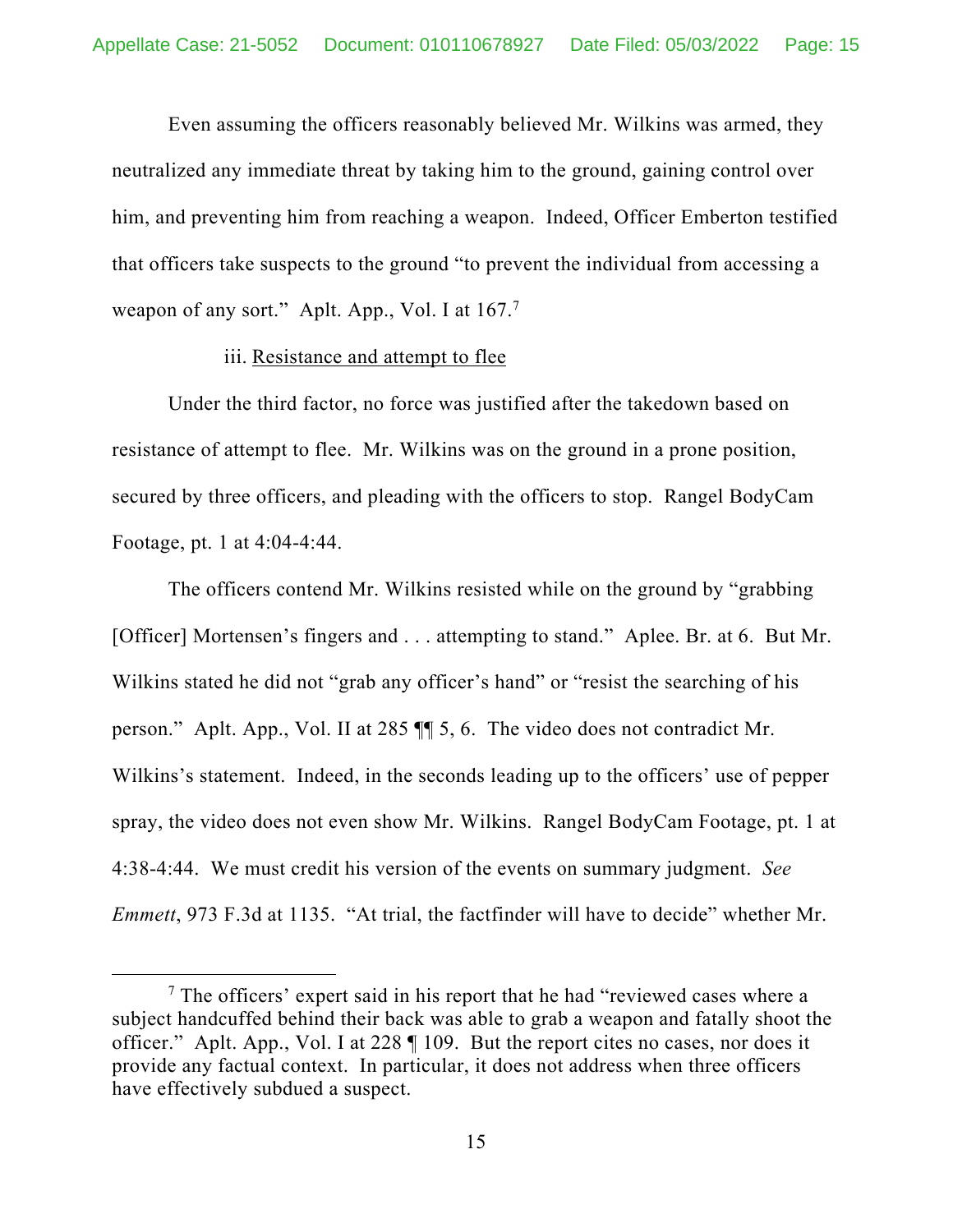Wilkins resisted, *id.*, but at this stage, we view the facts in the light most favorable to Mr. Wilkins and draw all reasonable inferences in his favor, *Rowell*, 978 F.3d at 1171. Mr. Wilkins was effectively subdued and not resisting when Officer Mortensen sprayed him. *See Henderson v. Munn*, 439 F.3d 497, 503 (8th Cir. 2006) (reasonable jury could decide suspect not resisting when pepper sprayed because he was handcuffed and face down on the ground even if he had previously resisted). The third *Graham* factor thus weighs against the officers' use of force following the takedown.

\* \* \* \*

In sum, the use of pepper spray was unreasonable. Mr. Wilkins was not resisting, was not a threat to officer safety, and was under the officers' control. *See Emmett*, 973 F.3d at 1136-37.

On summary judgment, the district court was required to accept Mr. Wilkins's version of events so long as it was not "blatantly contradicted" by the video. *See Scott*, 550 U.S. at 380. Instead, the district court stated that pepper spray was reasonable due to Mr. Wilkins's "continued movement and resistance," Aplt. App., Vol. II at 448-49, and that the "bodycam video *appear[ed]* to confirm the officers' testimony," *id.* at 445 (emphasis added). But we have carefully viewed the video and conclude that it does not blatantly contradict Mr. Wilkins's account. The district court erred by adopting the officers' version of events. A reasonable jury could find that the use of pepper spray was unreasonable in violation of the Fourth Amendment.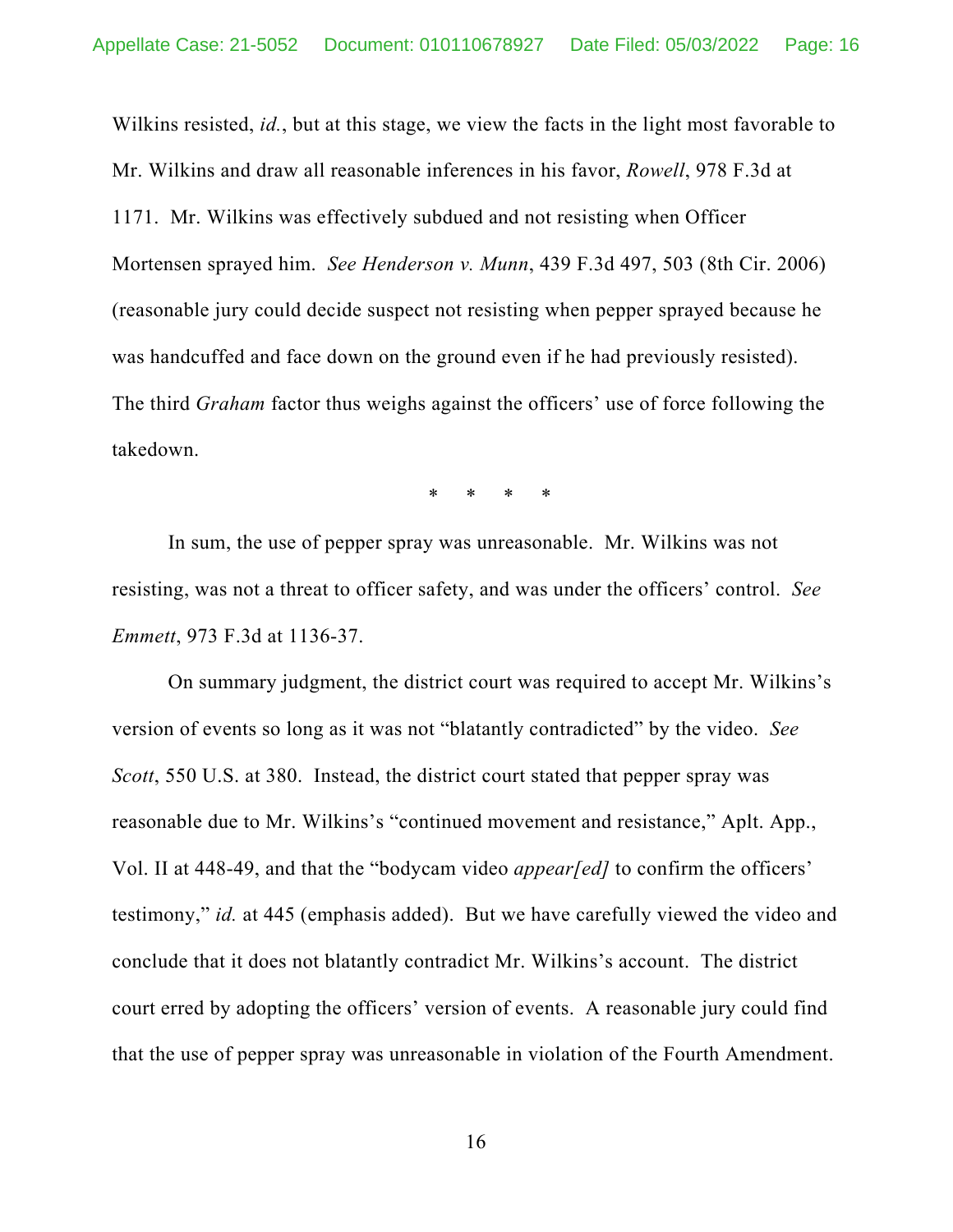#### b. *Prong two - clearly established law*

The law clearly established that the use of pepper spray on Mr. Wilkins was unconstitutional.

#### i. Legal background

Two of our cases—*Weigel v. Broad* and *Perea v. Baca*—are analogous to this case. In both, we evaluated officers' additional use of force after they had tackled suspects to the ground.

In *Weigel*, we held that two officers used excessive force by applying pressure to a suspect's back when he was facedown, handcuffed, and his legs were bound. 544 F.3d at 1154-55. Officers encountered the suspect following a traffic accident. *Id.* at 1147. He appeared intoxicated and agreed to complete a field sobriety test. *Id.* at 1147-48. But the suspect instead walked across the interstate, so an officer tackled him to the ground. *Id.* at 1148. After the takedown, the suspect "fought vigorously, attempting repeatedly to take the [officers'] weapons and evade handcuffing." *Id.* at 1148. The suspect "continued to struggle" after the officers applied handcuffs. *Id.*  A bystander bound the suspect's legs, and an officer applied pressure to the suspect's back. *Id.* We concluded force was excessive when the officer continued to apply pressure to the suspect's back after he stopped struggling. *Id.* at 1153. We explained that the officers used force "even after it was readily apparent for a significant period of time (several minutes) that [the suspect] was fully restrained and posed no danger." *Id.* at 1154.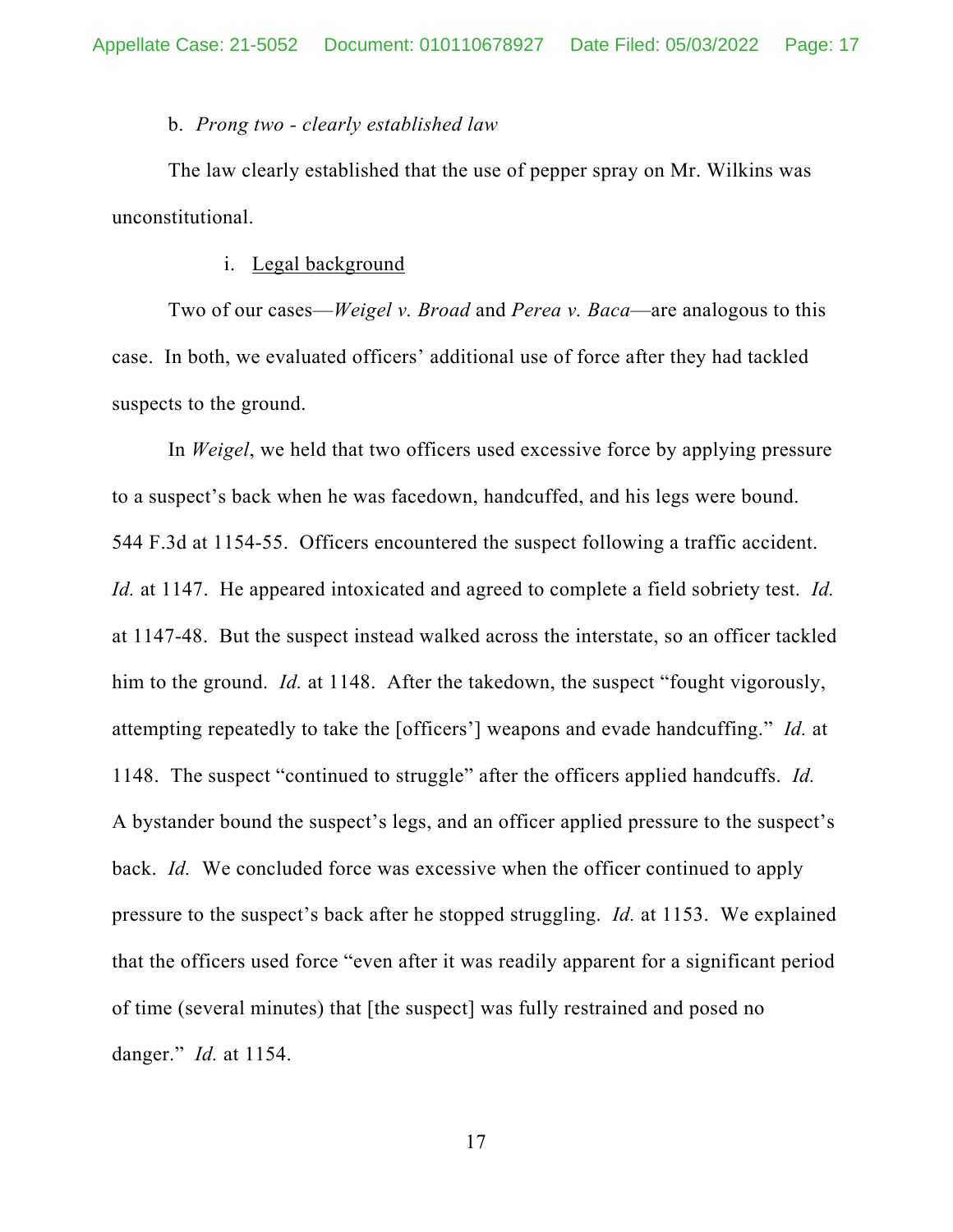In *Perea*, we held officers used excessive force by tasing a suspect "after he was effectively subdued and brought under the officers' control." 817 F.3d at 1204. Two officers had responded to calls that the suspect was on drugs and pacing in his yard. *Id.* at 1201. They saw the suspect commit a minor traffic violation on his bicycle. *Id.* at 1203. The officers tackled him to the ground and tried to detain him, but the suspect "struggled and thrashed while holding a crucifix." *Id.* at 1201. One of the officers repeatedly tased him, and "[a]t some point before the taserings stopped, [the officers] were able to get [the suspect] on the ground on his stomach, with both officers on top of him, effectively subduing him." *Id.* We explained that "[e]ven if [the suspect] initially posed a threat," the justification for additional force "disappeared when [he] was under the officers' control." *Id.* at 1204. "[I]t is ... clearly established that officers may not continue to use force against a suspect who is effectively subdued." *Id.*

Our more recent decisions reenforce that the law was clearly established when Mr. Wilkins was pepper sprayed.<sup>8</sup> In *Emmett*, we held that an officer used excessive force by tasing a suspect shortly after tackling him to the ground and the suspect had ceased resisting. 973 F.3d at 1136-37. We said that as of 2013, the officer "was on

<sup>&</sup>lt;sup>8</sup> Although these cases were decided after February 5, 2017, both recognized the law was clearly established before that date. "This court has recognized that a case decided after the incident underlying a § 1983 action can state clearly established law when that case ruled that the relevant law was clearly established as of an earlier date preceding the events in the later § 1983 action." *Soza v. Demsich*, 13 F.4th 1094, 1100 n.3 (10th Cir. 2021).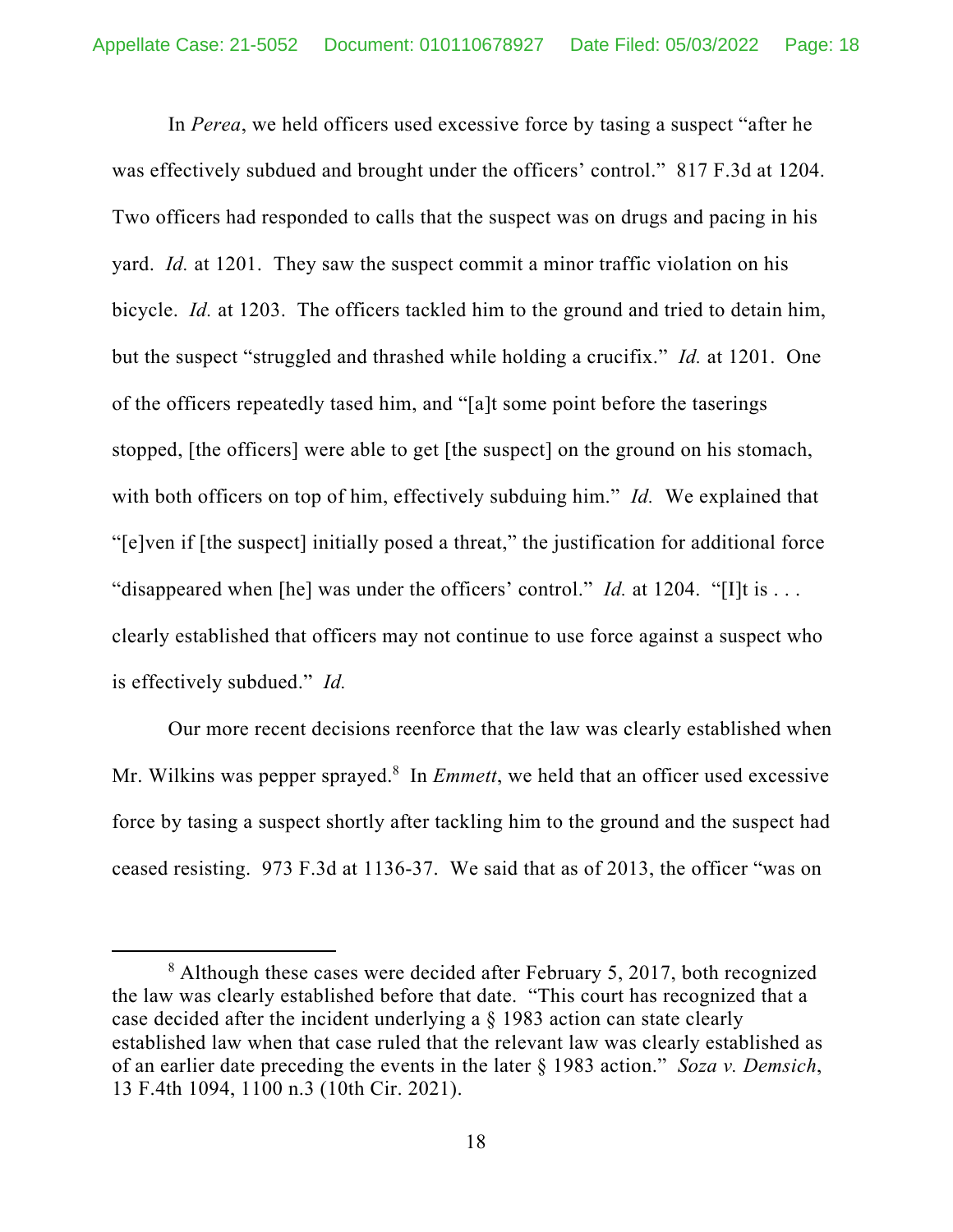notice that using a taser without providing an adequate warning against a misdemeanant who had ceased actively resisting was unconstitutional." *Id.* at 1139. In *McCoy*, we said that as of 2011, it was "clear that the use of force on effectively subdued individuals violates the Fourth Amendment" and concluded that using force on a suspect who was handcuffed, zip-tied, and had ceased resisting was excessive. 887 F.3d at 1051, 1052.

#### ii. Analysis

On February 5, 2017, a reasonable officer would have known that use of pepper spray on Mr. Wilkins when he was facedown, handcuffed, legs secured, and not resisting was unconstitutional. Our precedent clearly established that force against a subdued suspect who does not pose a threat violates the Fourth Amendment.

*Weigel* and *Perea* both involved suspects who initially resisted but were subdued when officers used additional force. *See Weigel*, 544 F.3d at 1148 (suspect struggled with officers after tackled); *Perea*, 817 F.3d at 1203 (suspect resisted after tackled). Here, for over thirty seconds, Mr. Wilkins, like the suspect in *Weigel*, was on his stomach, his arms and legs secured, officers on him, and not resisting. *See* 544 F.3d at 1152. A reasonable jury could conclude based on the record that Mr. Wilkins was subdued when the officers used pepper spray.

The officers contend that no reasonable officer would have thought the use of pepper spray on a "suspect who continued to resist and prevent the search of his pockets would be unlawful." Aplee. Br. at 26. But their argument presumes their version of the facts, not Mr. Wilkins's, which we must accept at summary judgment.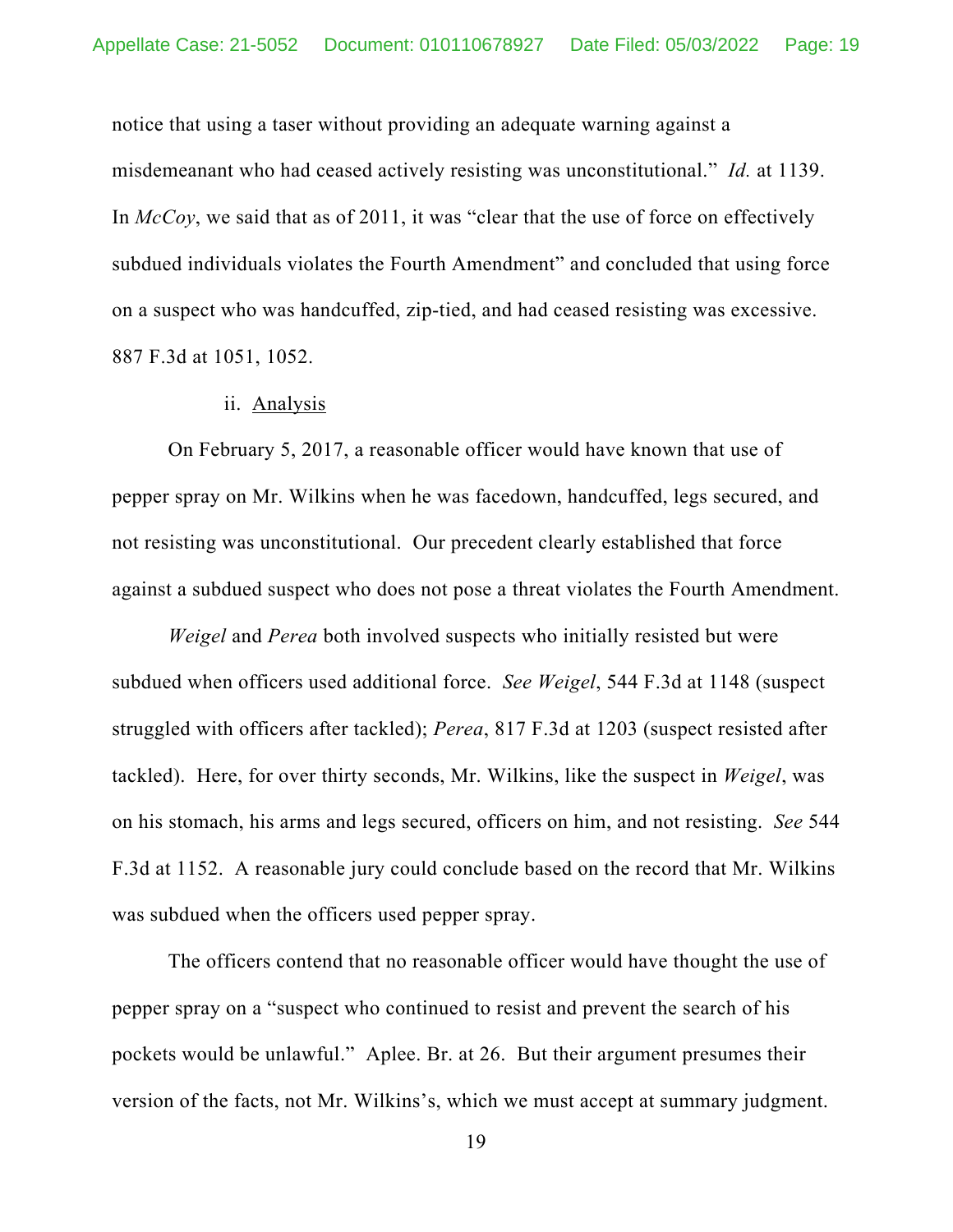*See Scott*, 550 U.S. at 380. Under the proper view of the facts, Mr. Wilkins did not resist after the officers forced him to the ground. Shooting pepper spray into his face violated clearly established law. We thus reverse summary judgment for the officers on Mr. Wilkins's excessive force claim because they were not entitled to qualified immunity.

### B. *Municipal Liability*

To state a municipal liability claim against the City, Mr. Wilkins must show (1) an official policy or custom, (2) causation, and (3) deliberate indifference. *See Est. of Burgaz v. Bd. of Cnty. Comm'rs for Jefferson Cnty., Colo.*, --- F.4th ----, 2022 WL 1112761, at  $*6$  (10th Cir. Apr. 14, 2022). In his summary judgment briefing before the district court, Mr. Wilkins argued (1) the City failed to train its officers and (2) final City policymakers ratified their subordinates' decisions. Aplt. App., Vol. II at 281 ("[T]here is significant evidence establishing a shocking failure to train TPD officers with respect to the use of force" and "the City ratified the unconstitutional conduct by determining that the officers' unconstitutional use of force was within policy.").

For Mr. Wilkins to succeed on either theory, he must make a threshold showing of an underlying constitutional violation by an individual officer. *See Burgaz*, 2022 WL 1112761, at \*6 (under failure-to-train theory, individual officer must have committed a constitutional violation); *Bryson v. City of Oklahoma City*, 627 F.3d 784, 790 (10th Cir. 2010) (under ratification theory, "a final decisionmaker